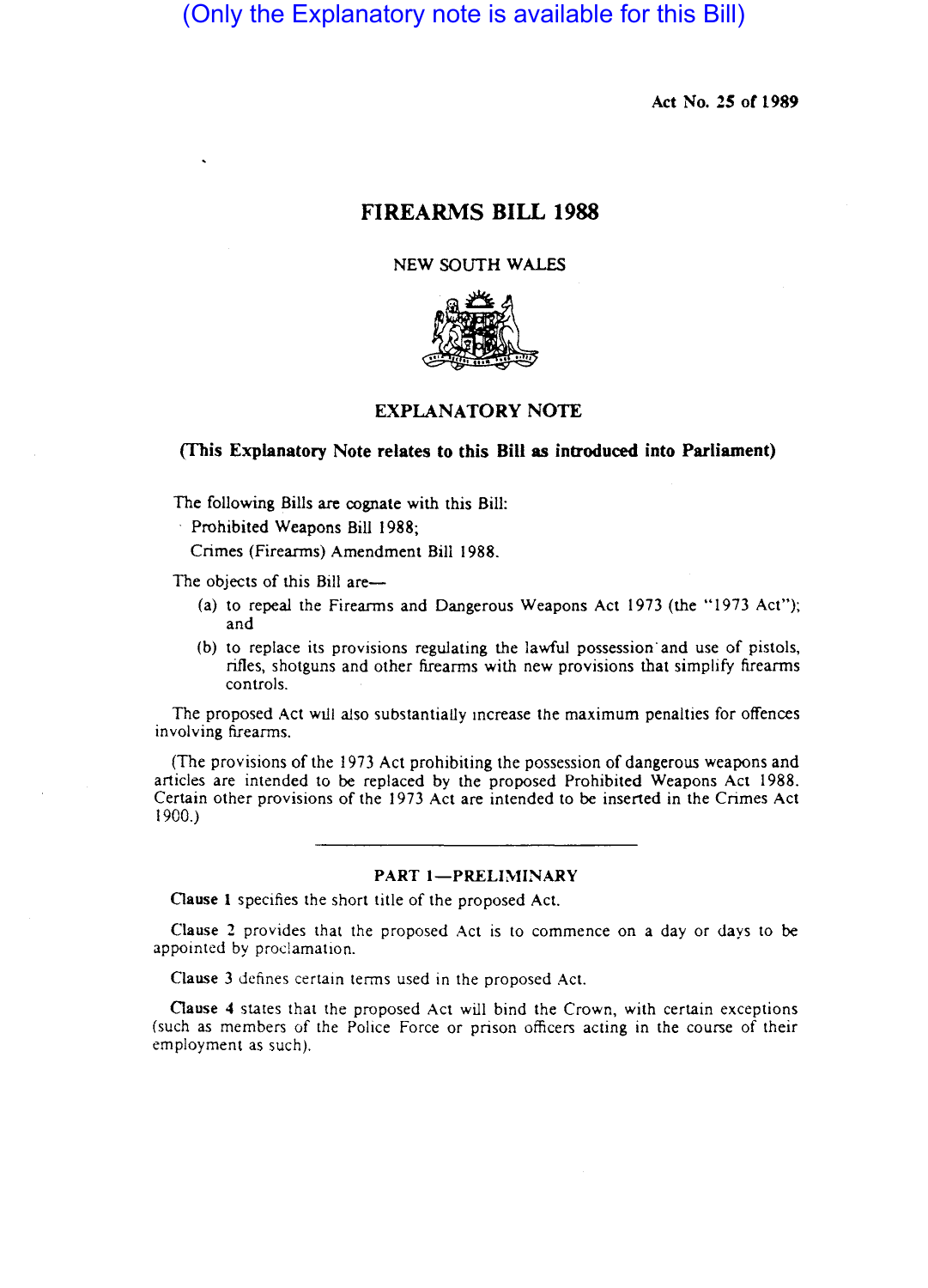## PART 2-REGULATION OF FIREARMS

Clause S makes it an offence for a person to possess or use a firearm unless authorised to do so by a licence or permit. The maximum penalty is a fine of \$5,000 or imprisonment for 2 years, or both (on summary conviction) or, if the firearm was a pistol, imprisonment for 10 years or, in any other case, imprisonment for 5 years (on conviction on indictment).

Clause 6 makes it an offence for a person to buy a fireann unless authorised to have possession of it by a licence or authorised to buy it by a pennit. The maximum penalty is a fine of \$5,000 or imprisonment for 2 years, or both (on summary conviction) or, if the fireann was a pistol, imprisonment for 10 years or, in any other case, imprisonment for 5 years (on conviction on indictment).

Clause 7 makes it an offence for a person to buy or take possession of a fireann from another person unless the other person is authorised by a licence or pennit to possess, sell or otherwise give possession of the firearm and the person buying or taking possession of the fireann (except from the holder of a dealer's licence) sights the licence or pennit.

The clause also makes it an offence for a person to sell or give possession of a fireann to another person unless the other person is authorised by a licence or pennit to possess or to buy or take possession of the fireann and the person selling or giving possession of the fire ann (except to the holder of a dealer's licence) sights the licence or pennit. The maximum penalty in each case is a fine of \$5,000 or imprisonment for 2 years, or both.

Clause 8 makes it an offence for a person, in carrying on a business, to manufacture, buy, sell, transfer or repair firearms or to possess them for those purposes without a licence. A licence would not be required to authorise the buying, selling or trading of fireanns on infrequent occasions so as not to amount to the carrying on of a business. The maximum penalty is a fine of  $$5,000$  or imprisonment for 2 years, or both (on summary conviction) or imprisonment for 7 years (on conviction on indictment).

Clause 9 makes it an offence for a person to possess a spare barrel for a pistol unless the person is authorised to possess the pistol or barrel by a licence. The maximum penalty is a fine of \$ 5,000 or imprisonment for 2 years, or both.

Clause 10 requires a person who is carrying a fireann to produce it and any licence or pennit authorising possession of it for inspection on (or in certain cases, to produce the iicence or pennit as soon as practicable, but not more than 6 hours, after) a demand for their production by a member of the Police Force. An appropriate caution must be given by the member. The maximum penalty for not complying is a fine of \$2,000 or imprisonment for I year, or both.

Clause 11 requires a person who has or comes into possession of a firearm or a substantial part of a firearm, and who ceases to be or is not authorised to possess it, to surrender the firearm or part to a member of the Police Force or to a person who is so authorised. The maximum penalty for not complying is a fine of \$5,000 or imprisonment for 2 years, or both.

Clause 12 requires a person who possesses a fireann or spare barrel for a fireann to take all reasonable precautions for its safekeeping. The maximum penalty for not complying is, if the firearm was a pistol, a fine of \$5,000 or imprisonment for 2 years, or both, or, in the case of any other fireann or a spare barrel, a fine of \$2.000 or Impnsonment for I year, or both.

Clause 13 makes it an offence for a person to sell or give possession of an unsafe firearm to another person without warning the other person appropriately. The maximum penalty is a fine of \$ 5,000 or imprisonment for 2 years, or both.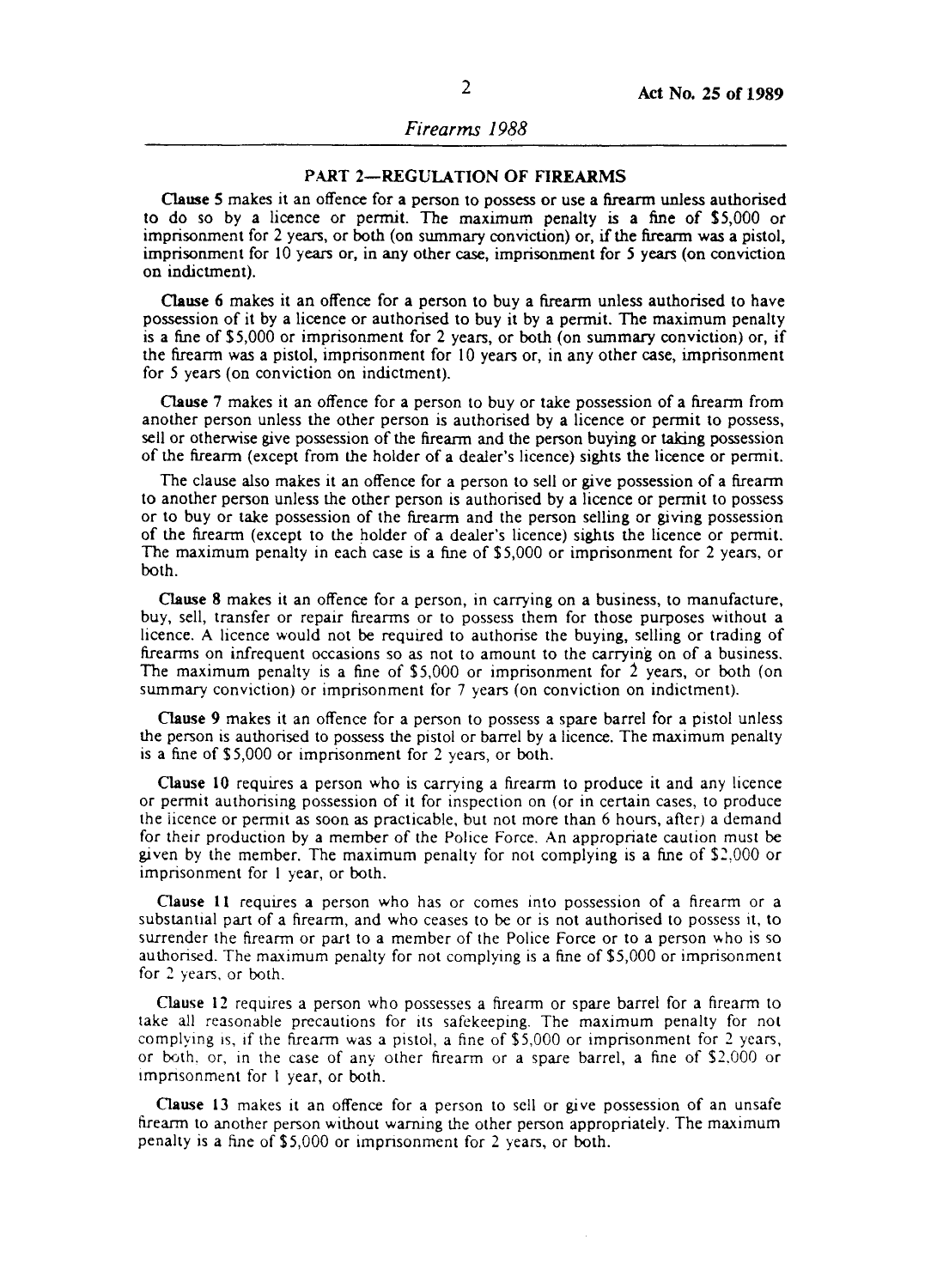A member of the Police Force is authorised by this clause to seize a firearm in a public place if it is suspected on reasonable grounds to be unsafe.

Clause **14** makes it an offence for a person to shorten a fireann (other than a pistol or an unrifled air gun) or to possess, *sell* or give possession of such a fireann without being authorised to do so by a licence or pennit. The maximum penalty is a fine of \$5,000 or imprisonment for 2 years, or both (on summary conviction) or imprisonment for 10 years (on conviction on indictment).

Clause 15 makes it an offence for a person to shorten a fireann so as to convert it into a pistol unless a licence authorises possession of the pistol. The maximum penalty is a fine of \$5,000 or imprisonment for 2 years, or both (on summary conviction) or imprisonment for 10 years (on conviction on indictment).

Clause 16 makes it an offence for a person to handle or use a fireann while under the influence of alcohol or another drug. A person must not sell or transfer a fireann to another person if the other person is under the influence of alcohol or another drug or appears to be mentally ill. The maximum penalty is a fine of \$5,000 or imprisonment for 2 years, or both (on summary conviction) or imprisonment for 5 years (on conviction on indictment).

Clause 17 makes it an offence for a person to sell firearm ammunition unless the buyer is the holder of a licence or the seller is authorised to sell it to someone who does not hold a licence. It is also an offence for a person to buy firearm ammunition unless the person is the holder of a licence or authorised to buy it by a pennit. The maximum penalty is a fine of \$2,000.

Clause 18 makes it an offence for a person to deface or alter any identifying mark on a pistol or barrel for a pistol or to possess a pistol or barrel for a pistol on which any identifying mark has been defaced or altered. The maximum penalty is a fine of \$5,000 or imprisonment for 2 years, or both (on summary conviction) or imprisonment for 5 years (on conviction on indictment).

Oause 19 makes it an offence for a person to possess, sell or transfer a firearm designed to tranquillise, immobilise or administer vaccines or medicines to animals unless authorised by a licence or permit. The maximum penalty is a fine of \$5,000 or imprisonment for 2 years, or both.

Clause 20 makes it an offence for a pawnbroker to take a fireann or spare barrel for a firearm into pawn. The maximum penalty is a fine of \$5,000 or imprisonment for 2 years, or both.

## PART 3-LICENCES AND PERMITS

#### Division  $1$ -Provisions relating to licences

Clause 21 ensures that licences will be available to authorise activities that were licensed under the Firearms and Dangerous Weapons Act 1973.

Clause 22 enables regulations to be made prescribing the types of licences that may be issued for the purposes of the proposed Act.

Clause 23 provides that applications for licences are to be made in accordance with the regulations under the proposed Act.

Clause 14 provides for the Commissioner of Police to issue or refuse licences and prevents a licence from being issued until a period fixed by the regulations has expired.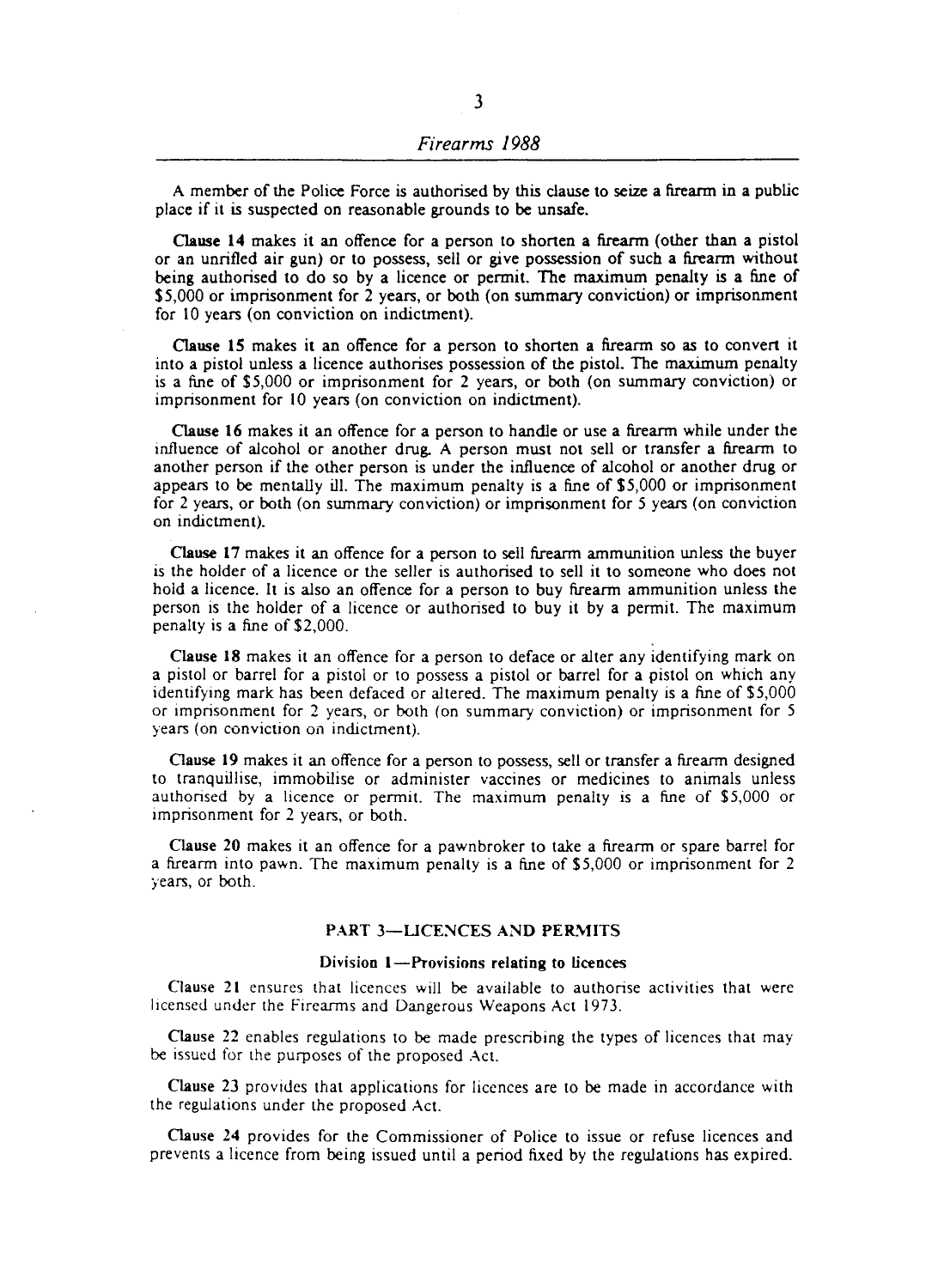Oause 25 sets out some of the circumstances in which a licence is not to be issued. For example, a licence is not to be issued to a person who has been convicted of a prescribed offence and a licence to authorise the use of a pistol is not to be issued to a person who does not have good reason for holding it. The Commissioner of Police must be satisfied as to the good character of the applicant. Regulations may be made providing other grounds for refusing a licence. The Commissioner may refuse to issue a licence if of the belief that its issue would De contrary to the public interest.

Clause 26 enables conditions to be prescribed for licences and empowers the Commissioner of Police to impose conditions not inconsistent with the prescribed conditions.

Clause 27 states that a licence expires at the end of the term specified in it.

Clause 28 provides that a licence cannot be transferred.

## Division 2-Provisions relating to permits

Oause 29 indicates the matters that are to be authorised by permits.

Clause 30 enables regulations to be made prescribing the types of permits that may be issued under the proposed Act.

Oause 31 provides that applications for permits are to be made in accordance with the regulations under the proposed Act.

Clause 32 declares that the Commissioner of Police may refuse to issue a permit if of the belief that its issue would be contrary to the public interest.

Clause 33 enables conditions to be prescribed for permits and empowers the Commissioner of Police to impose conditions on permits. The term of a permit may be prescribed or be determined by the Commissioner.

#### Division 3-Provisions relating to licences and permits

Oause 34 provides that the regulations are to prescribe the authority conferred by a licence or permit and makes that authonty subject to the conditions of the licence or permit.

Clause 35 enables the Commissioner of Police to suspend a licence and allows regulations to be made providing for suspension of permits.

Clause 36 enables the Commissioner of Police to revoke a licence or permit on a ground set out in the clause or for any prescribed reason.

Clause 37 requires the holder of a licence or permit (if in possession of it) to produce it for inspection or to state the holder's name and address, on demand by a member of the Police Force. An appropriate caution must be given by the member. The maximum penalty is a fine of \$2,000 or imprisonment for 1 year, or both.

Clause 38 requires the holder of a licence or permit to surrender it as soon as it is suspended or revoked. The maximum penalty is a fine of  $$2,000$  or imprisonment for 1 year. or both,

### PART 4-FIREARMS PROHIBITION ORDERS

Clause 39 allows the Commissioner of Police to make an order prohibiting a person from possessmg firearms if it is not in the public interest for the person to possess firearms.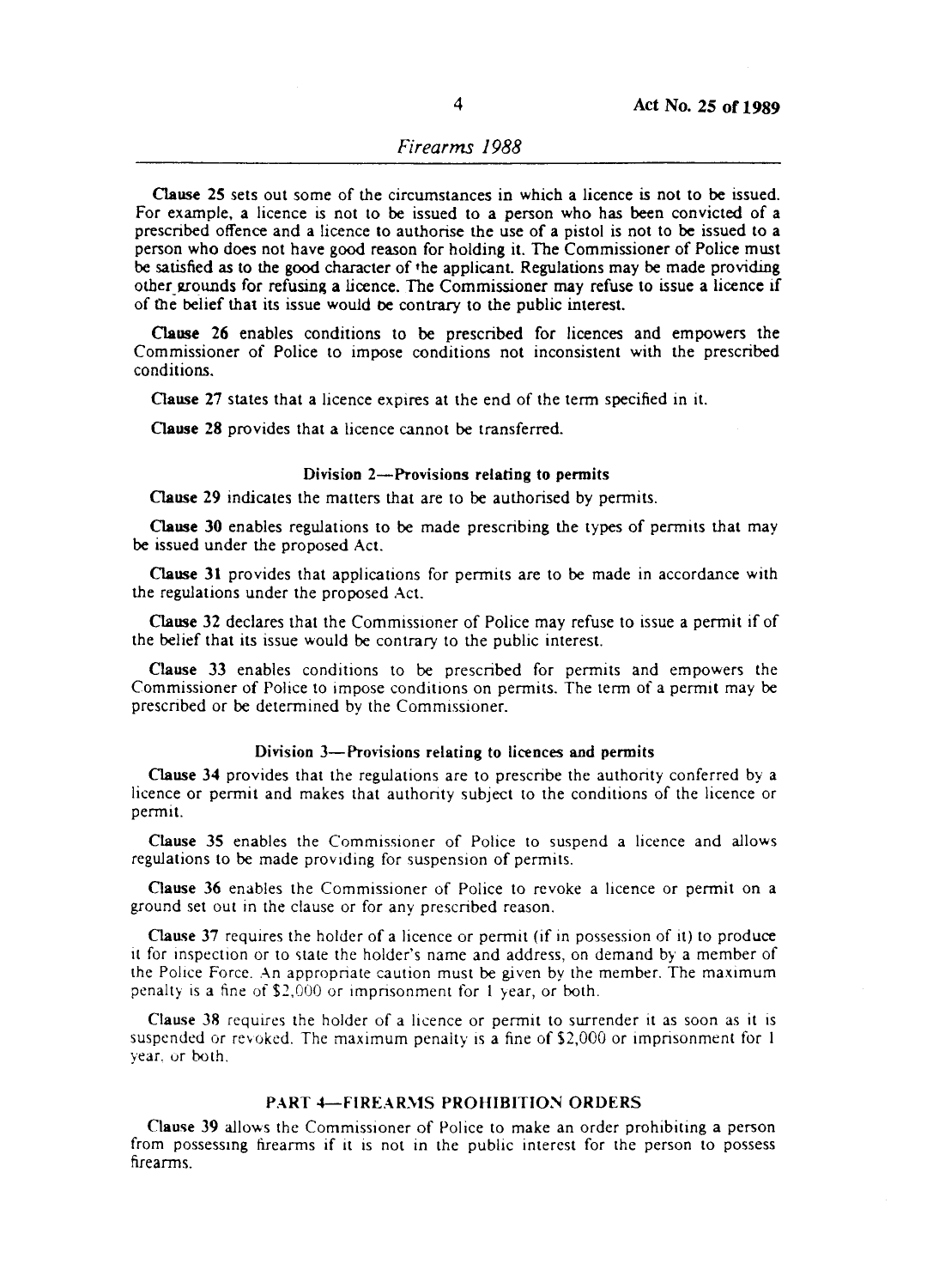Oause 40 makes it an offence for a person to possess a firearm in contravention of a firearms prohibition order. The maximum penalty is a fine of 55,000 or imprisonment for 2 years, or both (on summary conviction) or, if the firearm was a pistol, imprisonment for 10 years or, in any other case, imprisonment for 5 years (on conviction on indictment).

A person must not sell or transfer a firearm to another person knowing that the other person is subject to such an order. The maximum penalty is a fine of 55,000 or imprisonment for 2 years, or both (on summary conviction) or, if the firearm was a pistol, imprisonment for 10 years or, in any other case, imprisonment for 5 years (on conviction on indictment).

## PART 5-APPEALS

Clause 41 provides that a person may appeal to a Local Court against-

- the refusal of or failure by the Commissioner of Police to issue a licence or permit; or
- a condition imposed by the Commissioner on a licence or permit; or
- the revocation of a licence or permit; or
- a firearms prohibition order; or
- the refusal of an approval under the regulations or a condition imposed on such an approval.

Clause 42 sets out procedural matters relating to appeals. An appeal is to be dealt with by way of a new hearing and the Local Court hearing the appeal is not to be bound by the rules of evidence.

Oause 43 provides that, until an appeal is determined, it does not affect any condition imposed on a licence or permit or a firearms prohibition order against which it was made.

#### PART 6-SUPPLEMENTARY

Oause 44 makes it an offence for a person to give false or misleading information when making an application under the proposed Act. The maximum penalty is a fine of \$5,000 or imprisonment for 2 years, or both.

Clause 45 makes it an offence for the holder of a licence or a permit to contravene its conditions. The maximum penalty is a fine of \$5,000.

Clause 46 makes it an offence for a person to-

- (a) falsely represent that he or she is the holder of a licence, a permit or an approval; or
- (b) forge or fraudulently alter a licence, a permit or an approval; or
- (c) gne a lIcence. a permit or an approval to another person for its unlawful use; or
- (d) ~teal a licence, a permit or an approval; or
- I e) possess a forged. fraudulently altered, borrowed or stolen licence, permit or approval.

The maximum penalty is a fine of \$5,000 or imprisonment for 2 years, or both.

Oause 47 makes it an offence for a person, with intent to deceive, to alter or make a false entry in records required to be kept by the regulations. The maximum penalty is a fine of \$5,000 or imprisonment for 2 years, or both.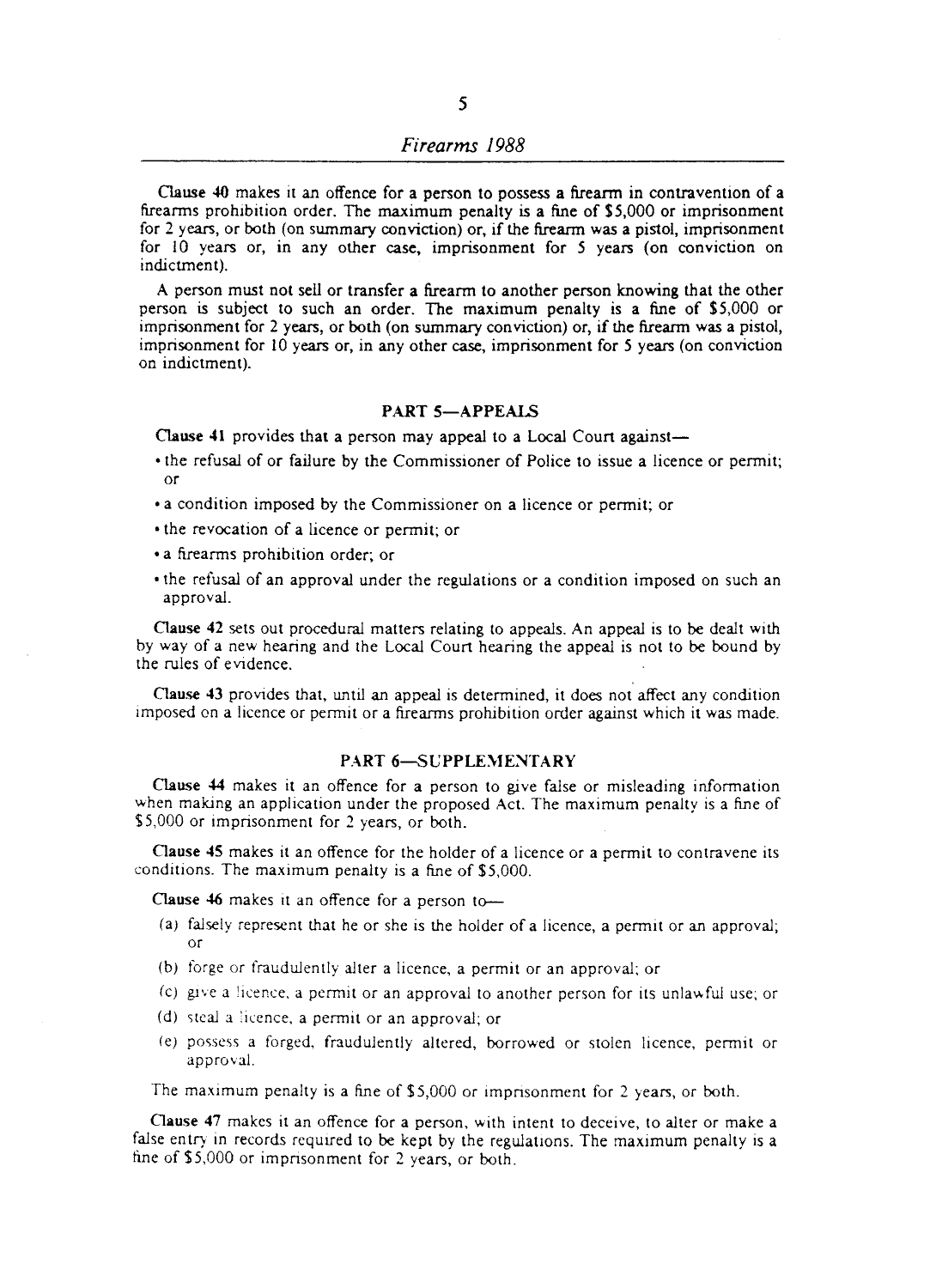Clause 48 enables an application to be made to a Local Court in relation to a firearm (not being a prohibited weapon) surrendered or seized under the proposed Act. The Court may decide whether the firearm is to be forfeited, returned or otherwise disposed of.

Oause 49 enables the Commissioner of Police to delegate the Commissioner's functions under the proposed Act to a limited range of persons.

Oause 50 makes the parent or guardian of a person under 18 who contravenes the proposed Act or the regulations liable to the same penalty as that to which that person is liable, whether or not proceedings are taken against that person. A parent or guardian is so liable only if he or she knowingly authorised or permitted the contravention.

Oause 51 makes a director of a corporation or a person concerned in the management of a corporation which contravenes the proposed Act or regulations liable to the same penalty as the corporation, whether or not proceedings are taken against the corporation. Such persons are so liable only if they knowingly authorised or permitted the contravention.

Oause 52 provides that offences against the proposed Act or the regulations are to be dealt with summarily before a Local Court. A Local Court may hear and determine proceedings for an offence summarily where a penalty is provided for conviction on indictment only if the Court thinks it proper for the offence to be so dealt with. In any other case any such offence is to be dealt with on indictment.

Clause 53 provides that an offence against the proposed Act or the regulations may be dealt with summarily before a Local Court if the information is laid within I year of the date on which the offence is alleged to have been committed.

Clause 54 provides that, where an instrument under the proposed Act may be served on a person by post, it is sufficient to address it to the last address of the person known to the Commissioner of Police.

Oause 5S allows certain certificates given by the Commissioner of Police to be admissible in evidence.

Oause 56 enables regulations to be made by the Governor-in-Council for the purposes of the proposed Act, including regulations with respect to licences, permits, approvals, fees, training and supervision and pistol or rifle ranges. The regulations may create an offence with a maximum penalty of \$5,000.

Regulations may not be made so as to impose a registration scheme for firearms other than pistols or to require the holder of a licence authorising possession of a firearm to obtain a permit to purchase the firearm or firearm ammunition.

Clause 57 repeals the 1973 Act and the Firearms and Dangerous Weapons Regulation.

Clause 58 gives effect to Schedule I which contains savings and transitional provisions.

Clause 59 updates the definition of "firearms offence" in section 5 of the Search Warrants Act 1985.

#### SCHEDULE 1-SAVINGS AND TRANSITIONAL PROVISIONS

Schedule 1 contains provisions of a savings or transitional nature which convert current licences, permits, approvals and firearms prohibition orders under the 1973 Act into corresponding licences, permits, approvals and orders under the proposed Act.

Pending applications and appeals are to be treated as having been made or commenced under the proposed Act.